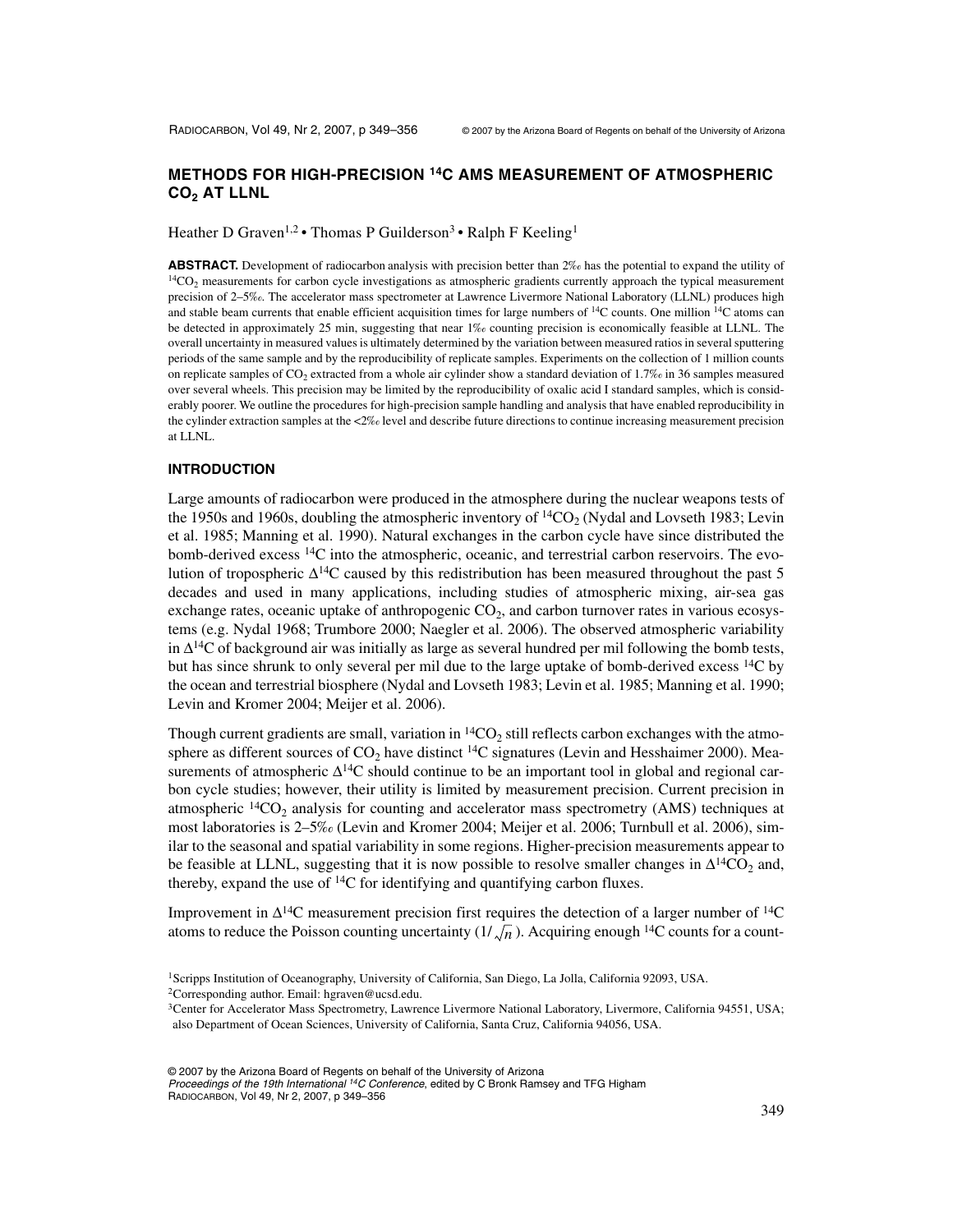ing uncertainty near 1‰ increases the AMS analysis time by a factor of 4 compared to a counting uncertainty of  $2\%$ . Rapid <sup>14</sup>C detection rates are necessary to reduce the cost of such high-precision analyses. The HVEC FN Tandem accelerator facility at the Center for Accelerator Mass Spectrometry, Lawrence Livermore National Laboratory (Davis 1989; Davis et al. 1990), is capable of count rates between 500–1000 counts per second for modern samples of 0.4–1 mg C. This is accomplished through a high-efficiency cesium sputter ion source  $\left(\sim 35\%$  C-production efficiency) and wide-open beam transport that essentially eliminates beam losses (Southon and Roberts 2000; Fallon et al. 2006).

Counting uncertainty is not the only factor that limits the precision attainable in 14C measurements. Additional uncertainty may be introduced during sampling,  $CO<sub>2</sub>$  extraction, and graphitization. Machine instabilities and differences in the character and behavior of graphite targets during analysis will also contribute to the AMS measurement uncertainty. These contributions can be estimated by measuring replicate samples of reference materials that undergo the same handling and analysis procedures as unknown samples. A preliminary study at LLNL in 2003 collected near 1 million 14C counts on samples of oceanic dissolved inorganic carbon (DIC) that were split into 2 targets for analysis, generally showing better than  $1\%$  agreement on 33 pairs of targets ranging in value from ~0% to –240‰ (Guilderson et al. 2006). In this study, we report measurements of a new reference material for  $14C$  analysis—CO<sub>2</sub> gas extracted from a pressurized whole air cylinder. We estimate the total measurement uncertainty of  $\Delta^{14}CO_2$  at LLNL as the standard deviation observed in 36 cylinder extraction samples measured on several wheels, and we calculate the magnitude of external uncertainty that is added during sample handling and analysis.

The methods used in this study have evolved over 2 yr in efforts to maximize the utility of the rapid counting ability at LLNL by minimizing the uncertainty added by sample handling and analysis. The difficulties faced in sample handling are smaller for modern  $CO<sub>2</sub>$  samples compared to carbon from other materials because the samples are already conveniently in the form of  $CO<sub>2</sub>$ , the starting material for graphitization. This reduces the risk of errors introduced during sample pretreatment and contamination from laboratory or instrument backgrounds (Bronk Ramsey et al. 2004). Sources of uncertainty in graphitization and analysis will affect the precision attainable in  $CO<sub>2</sub>$  samples. We have attempted to identify and remove some of these uncertainties by introducing several improvements to the standard procedures at LLNL.

#### **METHODS**

Our handling and analysis procedures have been developed to measure  $CO<sub>2</sub>$  extracted from whole air flask samples from the  $CO<sub>2</sub>$  Program at Scripps, initiated by Charles D Keeling. The Scripps flasks are sampled by exposing 5-L evacuated glass flasks to air at one of 10 clean air sampling sites around the world. Flasks are shipped back to Scripps and measured for  $CO<sub>2</sub>$  concentration using a nondispersive infrared gas analyzer before the  $CO<sub>2</sub>$  gas is extracted.

In the Scripps laboratory, reference air cylinders and flask samples are processed using the same cryogenic extraction system. Our 14C reference cylinder was filled with dry, ambient air from the Scripps Pier in La Jolla, California, in November 2004. This cylinder has a similar  $CO<sub>2</sub>$  concentration and isotopic character as recent atmospheric samples (pCO<sub>2</sub> = 380.48 ppm,  $\Delta^{14}C = 61.3\%$ <sub>0</sub>,  $\delta^{13}C = -8.44\%$ ). Extractions are performed in a glass vacuum manifold, where whole air is passed at a flow of 0.25 L/min for 10 min through a quartz spiral trap immersed in liquid nitrogen. The extracted  $CO_2$  samples (typically 0.5 mg C) are transferred into Pyrex<sup>®</sup> tubes, which are sealed using an automated fuser system. For the analyses reported here, tubes containing cylinder extractions were stored in a drawer for several weeks to 18 months.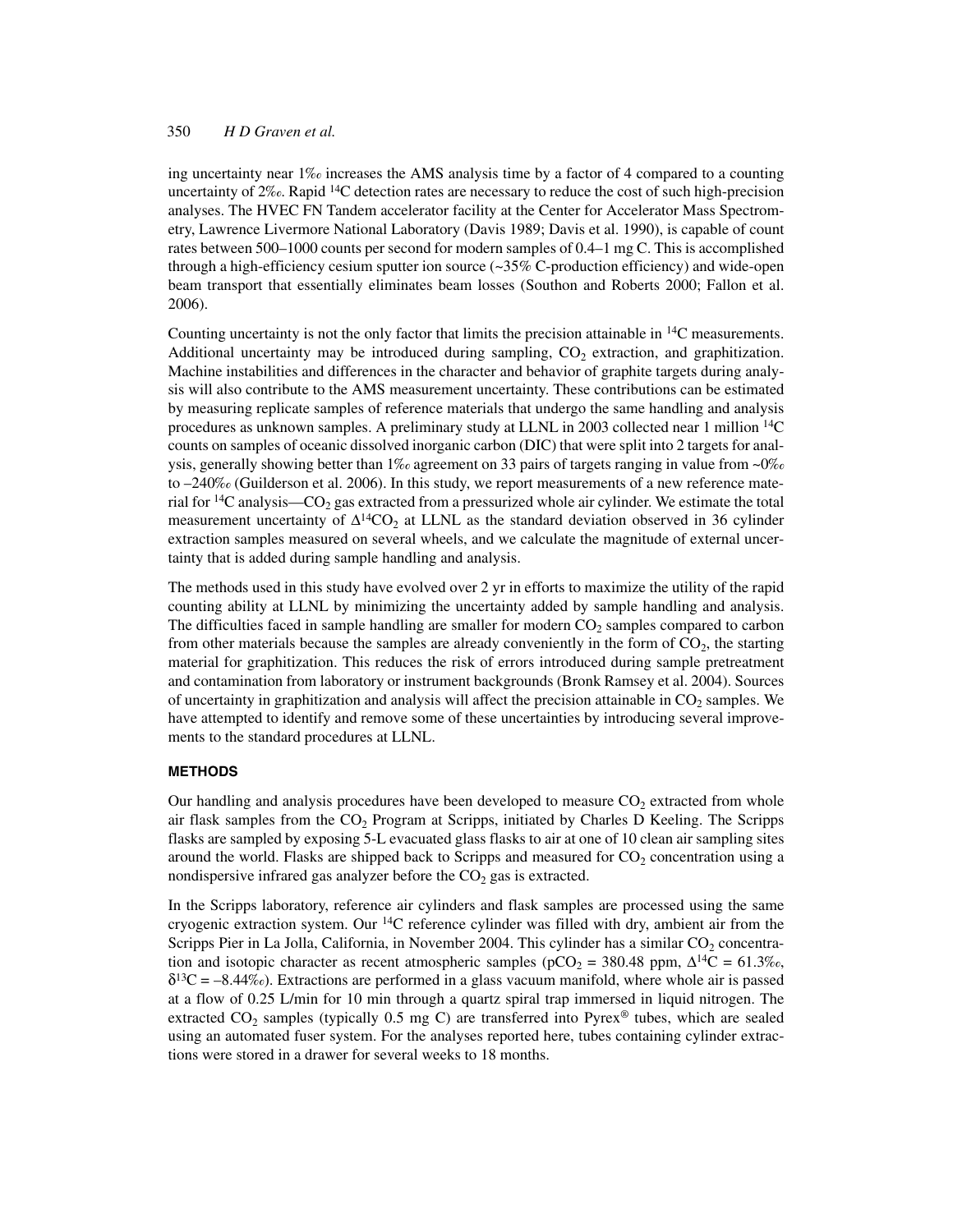The same air sample and cylinder extraction techniques are employed for stable isotope analysis of  $CO<sub>2</sub>$  at Scripps. These techniques have been calibrated to 0.03% precision and accuracy in  $\delta^{13}C$  by long-term reference materials and interlaboratory comparisons (Guenther et al. 2001). Based on the established reliability of these procedures for  $\delta^{13}C$  analysis in similar samples, we assume that fractionation or contamination during extraction is negligible.

At LLNL, we prepare additional reference materials made of oxalic acid and barley mash. These materials are combusted to produce  $CO<sub>2</sub>$  by heating with copper oxide, following an acid-base-acid pretreatment for the barley mash. Each combustion produces 4–6 mg C, which is split into 5–12 individual samples. The  $CO<sub>2</sub>$  is split by expanding the gas into a larger volume, allowing 2 min to isotopically equilibrate, then taking an aliquot of approximately 0.5 mg C.

All CO<sub>2</sub> samples are graphitized at LLNL in Kimax<sup>®</sup> glass tube reactors by heating to 570 °C in the presence of an iron catalyst and hydrogen gas (similar to Vogel et al. 1987), using magnesium perchlorate to trap the water evolved during the reduction (Santos et al. 2004). The resulting graphiteiron mixture is pressed into aluminum target holders using a sample press.

Graphite targets are placed in a target wheel in sets of approximately 24 targets. Each wheel typically contains 6 oxalic acid I (OXI) targets, 2 oxalic acid II (OXII) targets, 2 barley mash (VIRI A) targets, 4 cylinder extraction targets (Cyl-1), and 10–12 unknown targets. Targets are sputtered in periods of  $\sim$ 50–90 s, where a period lasts until 50,000<sup>14</sup>C counts are recorded in the detector. The targets are sputtered sequentially and the wheel is cycled at least 20 times to perform 20 sputtering periods and acquire 1 million counts on each target. Ratios of  ${}^{14}C^{4+}$  $I^{13}C^{4+}$  are acquired by measuring  $14C^{4+}$  atoms reaching the detector and by measuring  $13C^{4+}$  as charge collected in a Faraday cup. The integrated  $^{14}C/^{13}C$  ratio is recorded for each sputtering period. Up to 4 additional periods may be performed on a target if the standard deviation in the target's  ${}^{14}C/{}^{13}C$  ratios over the 20 periods exceeds 0.7%. This is usually only necessary for 1 or 2 targets in each wheel due to an outlier or a low ratio in the first 1 or 2 sputtering periods as the target is warming up. A standard deviation of 0.7% in the <sup>14</sup>C/<sup>13</sup>C ratios of Cyl-1 translates to a standard error of 1.0–1.5‰ in  $\Delta^{14}$ C after averaging over 20 cycles and normalizing to OXI.

After completion of AMS measurement, the recorded  ${}^{14}C/{}^{13}C$  ratios are normalized to the primary OXI standard and converted to <sup>14</sup>C/<sup>12</sup>C ratios using known  $\delta$ <sup>13</sup>C values. Because of daily instrument fluctuations, ratios in all samples are observed to drift by  $\langle 1\%$  over the  $\sim$ 14-hr course of measurements, but the drift is largely canceled by the normalization. The normalization process is performed on every target by dividing the  ${}^{14}C/{}^{13}C$  ratio acquired in each sputtering period by the average OXI  $14\text{C}/13\text{C}$  ratio in the 6 bracketing OXI sputtering periods. This typically includes 1 sputtering period from each of 6 OXI targets on the wheel. The normalized ratios in each sputtering period are averaged and converted to  $\Delta^{14}C$ , correcting for mass-dependent fractionation and age (Stuiver and Polach 1977).

The measurement uncertainty for each target is reported as the larger of the counting uncertainty or the standard error of the normalized ratios for all sputtering periods. The counting uncertainty is calculated as the Poisson uncertainty in the total number of  ${}^{14}C$  atoms detected, including a propagation of uncertainty from OXI. Usually, the standard error of the normalized ratios is slightly higher than the counting uncertainty. The average single target measurement uncertainty for Cyl-1 targets in this study was 1.2‰; we will refer to this as the internal uncertainty,  $\sigma_{int} = 1.2\%$ .

Specific changes we have made to the standard procedures at LLNL for high-precision sample preparation and analysis include: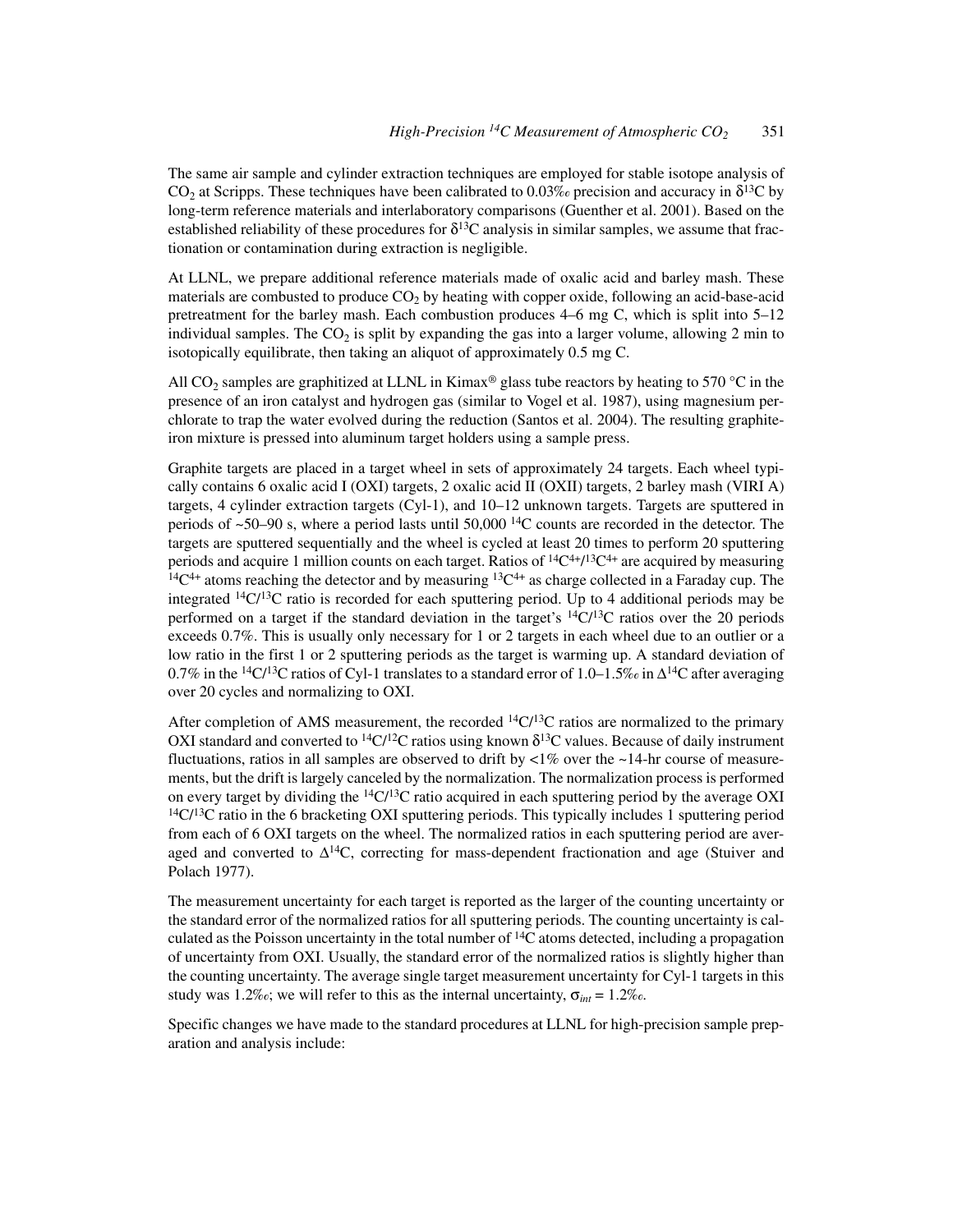- Selecting a batch of iron catalyst from Alfa Aesar<sup>®</sup> that produces finer, looser graphite. The use of finer graphite reduces the possibility of spatial inhomogeneities in the isotopic concentration of the graphite and homogenizes the graphite-iron distribution in the target, producing more regular heating of the target in the ion source.
- Weighing the iron catalyst to  $5.5 \pm 0.3$  mg to provide a more consistent ratio of graphite to iron than approximating the amount of iron with a measuring spoon (usually accurate to within 10 to 15‰.
- Replacing dry ice-isopropanol cold traps with magnesium perchlorate in the graphitization reactors. The magnesium perchlorate provides lower water vapor pressure in the reactor. In addition, the risk of contamination is reduced because less dry ice is exposed to the laboratory air, decreasing the ambient  $CO_2$  concentration and increasing its  $\Delta^{14}C$ .
- Compacting graphite samples to a specified pressure using a sample press to eliminate the differences in consistency of manually pounded graphite.
- Reducing the number of targets in each wheel from 55 to 24 to decrease the total analysis time for each wheel and, thereby, reduce the amount of instrument drift experienced over the measurement of a wheel.
- Splitting the individual samples of OXI into approximately 0.5-mg C samples instead of 1 mg C so that they are more similar in size to the  $CO<sub>2</sub>$  samples.

Because of the high cost and demand of analysis time, we were unable to carry out sufficient characterization of the significance of each of these changes; however, in the analyses presented here, we show that the use of these procedures resulted in a precision of better than 2‰ in replicate measurements of Cyl-1 targets.

# **DISCUSSION**

The internal uncertainty is one estimate of measurement uncertainty of  $\Delta^{14}C$  in Cyl-1 CO<sub>2</sub> targets; another estimate can be obtained by examining the consistency of different Cyl-1 targets. The scatter in  $\Delta^{14}$ C of several Cyl-1 targets within 1 wheel incorporates the uncertainty due to graphitization and the differences in behavior of individual targets during analysis. Scatter observed between wheels may additionally reflect wheel-to-wheel differences in individual target behavior or detection efficiency, and differences in the relative  ${}^{14}C/{}^{13}C$  ratios between different wheels' ensembles of OXI and Cyl-1 targets. Since the values of the OXI and Cyl-1 reference materials differ by only 30‰ in  $\Delta^{14}C$  and 11‰ in  $\delta^{13}C$ , we do not expect nonlinearities in analysis to be significant.

Assuming the total uncertainty,  $\sigma_{tot}$ , is a quadrature sum of independent contributions (Ellison et al. 2000), we can estimate the within-wheel contribution of uncertainty,  $\sigma_{IW}$  and the additional between-wheel contribution of uncertainty,  $\sigma_{BW}$  in measurements of  $\Delta^{14}C$  in Cyl-1 according to:

$$
\sigma_{tot}^2 = \sigma_{int}^2 + \sigma_{IW}^2 + \sigma_{BW}^2 \tag{1}
$$

We measured 36 Cyl-1 targets in 10 wheels, with 2 to 5 Cyl-1 targets on each wheel. The number of Cyl-1 targets and the mean and standard deviation of  $\Delta^{14}C$  in Cyl-1 targets from each wheel and in all Cyl-1 targets are shown in Table 1.

First, we estimate  $\sigma_{IW}$  by assessing the within-wheel repeatability of  $\Delta^{14}C$  in the Cyl-1 targets. The standard deviation of Δ<sup>14</sup>C in Cyl-1 targets on a wheel ranged from 0.6 to 1.9‰ (Table 1). To combine the results from all wheels, we calculated the pooled standard deviation of  $\Delta^{14}C$  in Cyl-1 over the 10 wheels. The pooled standard deviation is 1.3‰, representing the total within-wheel uncertainty observed in this study. If we consider Equation 1 for Cyl-1 samples within the same wheel,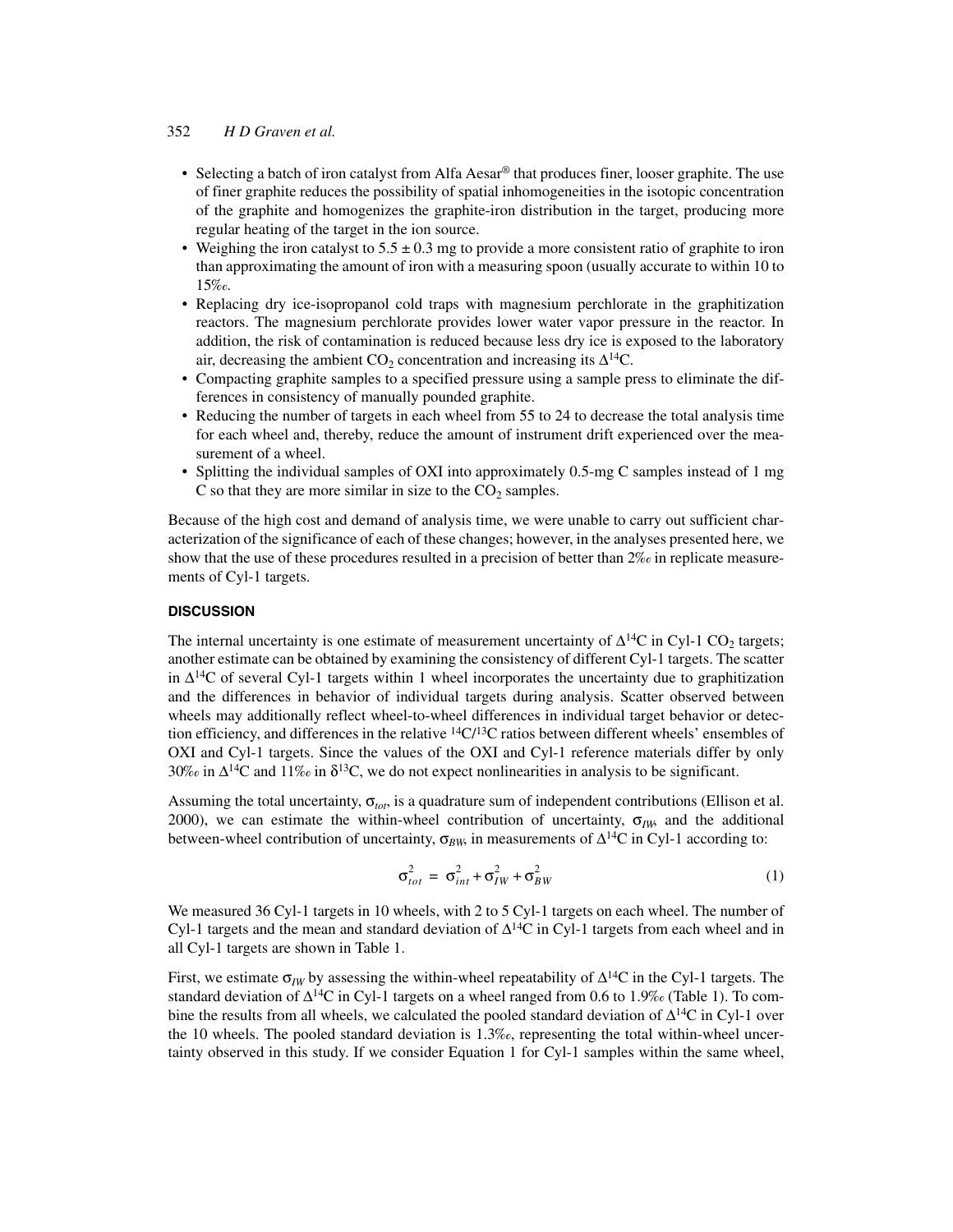Table 1 Results from 10 wheels analyzed at LLNL using high-precision methods. The mean and standard deviation in ∆14C of *N* number of replicate Cyl-1 targets are shown for each wheel. The standard deviation in  $\Delta^{14}C$  of replicate OXI targets is also shown for each wheel. The bottom row shows the mean and standard deviation in  $\Delta^{14}C$  of all 36 Cyl-1 targets and all 62 OXI targets analyzed.

|                | $\overline{N}$ | Mean Cyl-1           | Standard deviation           | Standard deviation         |
|----------------|----------------|----------------------|------------------------------|----------------------------|
| Wheel          | $Cyl-1$        | $\Delta^{14}C~(\%o)$ | in Cyl-1 $\Delta^{14}C$ (%o) | in OXI $\Delta^{14}C$ (%o) |
|                | 5              | 61.4                 | 1.6                          | 1.5                        |
| $\overline{2}$ | 3              | 60.7                 | 0.9                          | 3.0                        |
| 3              | 4              | 62.0                 | 1.4                          | 2.7                        |
| $\overline{4}$ | 2              | 59.9                 | 1.9                          | 2.0                        |
| 5              | $\overline{4}$ | 62.4                 | 1.6                          | 3.6                        |
| 6              | 4              | 62.2                 | 1.8                          | 1.5                        |
| 7              | 4              | 59.8                 | 0.7                          | 1.9                        |
| 8              | 3              | 60.9                 | 0.5                          | 1.8                        |
| 9              | 4              | 62.0                 | 1.4                          | 1.8                        |
| 10             | 3              | 57.9                 | 0.6                          | 2.3                        |
| Total          | 36             | 61.3                 | 1.7                          | 2.4                        |

then  $\sigma_{tot} = 1.3\%$ <sub>c</sub>,  $\sigma_{int} = 1.2\%$ <sub>c</sub>, and  $\sigma_{BW} = 0\%$ c. Using these values to calculate  $\sigma_{IW}$  by Equation 1 reveals that  $\sigma_{IW}$  must be very small (≤0.5‰) because  $\sigma_{tot}$  and  $\sigma_{int}$  are essentially the same. This analysis suggests that the within-wheel repeatability is the same as the internal uncertainty, and that graphitization or individual target behavior do not substantially contribute any additional uncertainty to  $\Delta^{14}$ C in Cyl-1 targets measured on the same wheel, i.e.  $\sigma_{IW} = 0\%$ .

Next, we determine  $\sigma_{BW}$  by considering the between-wheel reproducibility of  $\Delta^{14}C$  in the Cyl-1 targets. The standard deviation of  $\Delta^{14}C$  measured in all 36 Cyl-1 targets is 1.7‰. This represents the total uncertainty characterized in this study:  $\sigma_{tot} = 1.7\%$ . By substituting  $\sigma_{tot} = 1.7\%$ .  $\sigma_{int} = 1.2\%$ . and  $\sigma_{IW} = 0\%$  in Equation 1, we calculate  $\sigma_{BW} = 1.2\%$ . This indicates that the uncertainty introduced when targets are analyzed on several wheels,  $\sigma_{BW}$  is substantial and comparable in magnitude to the internal uncertainty, σ*int*.

Part of  $\sigma_{BW}$  comes from the variability of the <sup>14</sup>C/<sup>13</sup>C ratios in OXI targets. The reproducibility of OXI targets affects the reproducibility of Cyl-1  $\Delta^{14}$ C because measurements of  $^{14}C^{13}C$  ratios in OXI are used in the data normalization procedure. To examine the scatter of  $\Delta^{14}C$  in OXI targets within a wheel, we reverse the normalization procedure and use Cyl-1 as the primary standard to calculate  $\Delta^{14}C$  in OXI targets. We thus calculate the standard deviation in  $\Delta^{14}C$  in the OXI targets on each wheel (shown in Table 1) and again combine the results from all wheels into a pooled standard deviation. The pooled standard deviation of  $\Delta^{14}C$  in OXI targets is 2.3‰, considerably larger than the pooled standard deviation in Cyl-1 of 1.3‰. The  $\Delta^{14}C$  in OXI targets also have an average internal uncertainty ( $\sigma_{int}$ ) of 1.2‰, so for OXI targets  $\sigma_{IW} = 2.0\%$ , showing that a substantial amount of uncertainty is added to OXI targets analyzed on a single wheel.

We believe the poorer within-wheel repeatability of the OXI targets compared to the Cyl-1 targets must be due to differences in sample preparation. Since the  $CO<sub>2</sub>$  gas from each combustion of OXI is split into several different samples, we would expect all the samples to be homogeneous, but perhaps the splitting procedure itself affects the samples. The oxalic acid II and VIRI A barley mash targets, which undergo similar preparation by combustion and splitting, showed standard deviations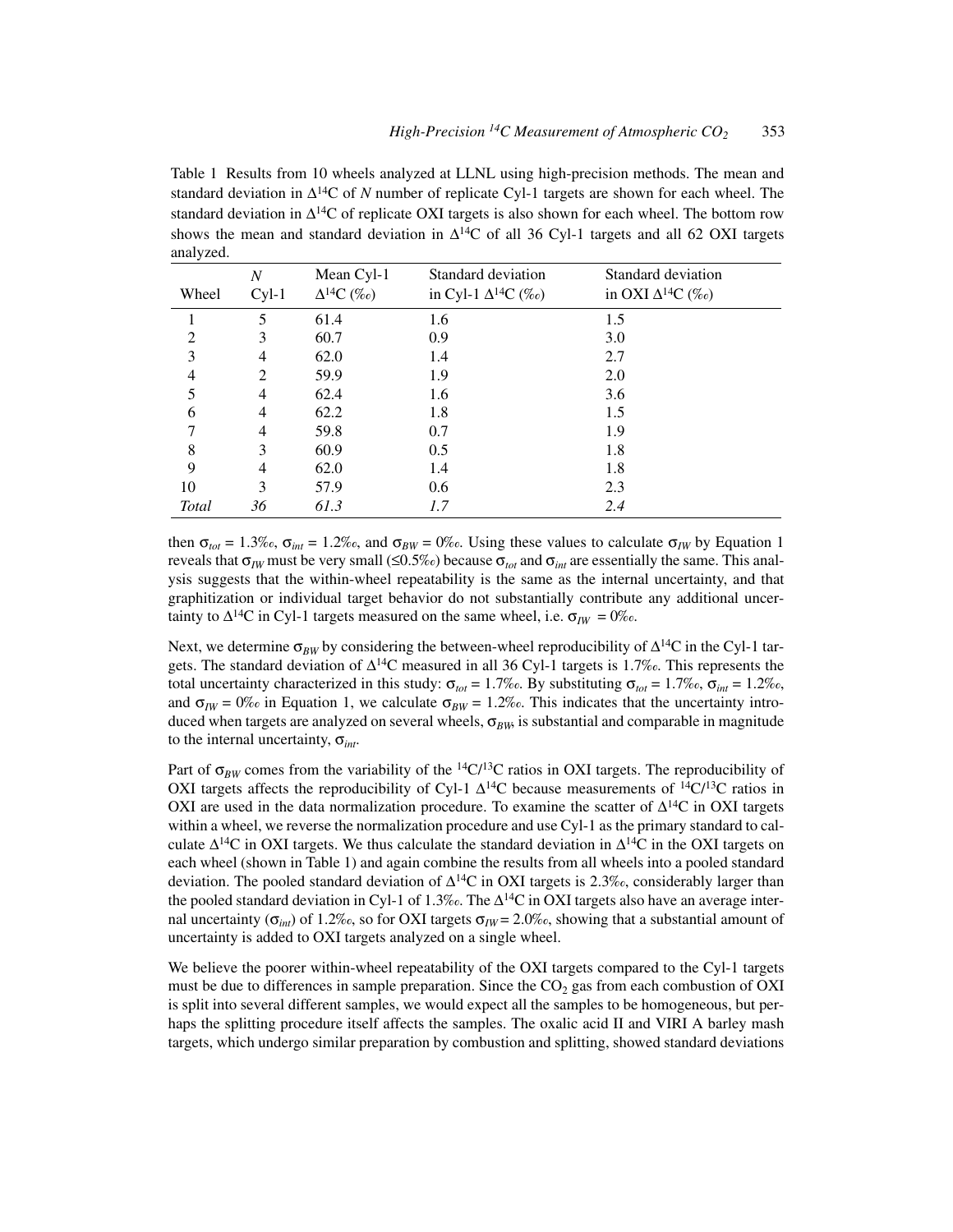of 2.0‰ and 2.3‰, respectively, in  $\Delta^{14}$ C of all targets over the 10 wheels. This scatter is larger than the overall standard deviation in Cyl-1 targets but similar to the pooled standard deviation of OXI targets. Though there were only 2 targets of OXII and VIRI A on each wheel, the large overall scatter supports the idea that targets prepared by splitting large combustions are statistically different from each other.

Variability in OXI does not have a large effect on the within-wheel repeatability of Cyl-1  $\Delta^{14}$ C because a running mean that typically includes all OXI targets on the wheel is used in normalization. The running mean will not be biased toward any particular OXI target and will vary only randomly and with instrument drift; thus, it tends not to introduce differences in the  $\Delta^{14}C$  calculated for Cyl-1 targets on an individual wheel.

On the other hand, significant wheel-to-wheel variability in the difference between the mean Cyl-1 <sup>14</sup>C/<sup>13</sup>C ratio and the mean OXI <sup>14</sup>C/<sup>13</sup>C ratio will increase the overall scatter in Cyl-1  $\Delta$ <sup>14</sup>C. Mean  $\Delta^{14}$ C values for the Cyl-1 targets in each wheel ranged from 57.9–62.4‰ (Table 1), demonstrating that the relative  $^{14}C/^{13}C$  ratios between the Cyl-1 targets and the OXI targets do vary between wheels. An error in the mean OXI  ${}^{14}C/{}^{13}C$  ratio on a particular wheel will result in a systematic error in the  $\Delta^{14}C$  of Cyl-1 targets on that wheel. Uncertainty in the mean OXI  $^{14}C/^{13}C$  ratio can be estimated by dividing the pooled standard deviation in OXI, 2.3‰, by the square root of the number of OXI targets on each wheel, 6. The standard error in OXI is 0.9‰, suggesting that errors in the mean OXI  $\Delta^{14}$ C account for a large portion of  $\sigma_{BW}$  of Cyl-1. Improvements in the reproducibility of OXI therefore have the potential to improve the overall precision of  $CO<sub>2</sub>$  measurements at LLNL.

We are currently working on different OXI handling procedures, including individual 0.5-mg Csized combustions or the combustion of a very large amount of OXI that could be stored in a cylinder and used for single 0.5-mg C-sized aliquots of OXI  $CO<sub>2</sub>$  gas. Alternatively, we are considering the use of Cyl-1 as the primary standard for high-precision analysis of atmospheric  $CO_2$  samples at LLNL.

Our analysis does not rule out other contributions to the wheel-to-wheel uncertainty. Additional uncertainty may arise from daily variability in several components of the AMS, including the stability of power supplies, variations in room temperature, the level of vacuum achieved, carbon foil thickness, cesium beam intensity, etc. There may also be differences in the character of the graphiteiron mixture in targets on different wheels. These sources of variation could cause small differences in the ionization, stripping, or detection efficiency of  ${}^{14}C$  compared to  ${}^{13}C$  that may not be accounted for by the OXI normalization procedure. Such contributions to uncertainty are difficult to diagnose other than by observing the long-term reproducibility of measurements of  $\Delta^{14}C$  on replicate samples, but our quadrature sum indicates they may be as large as 0.8‰ for measurements of Cyl-1.

# **CONCLUSIONS**

High-precision AMS measurements of cylinder-extracted  $CO<sub>2</sub>$  samples using newly developed methods exhibited a standard deviation of 1.7‰ in 36 samples measured over 10 wheels. The standard deviation observed in all samples provides a measure of the total uncertainty characterized by this study,  $\sigma_{tot} = 1.7\%$ . The precision of  $\Delta^{14}C$  in Cyl-1 targets analyzed on 1 wheel was limited by internal uncertainty,  $\sigma_{int} = 1.2\%$ , as the within-wheel repeatability (1.3‰) was comparable to the internal uncertainty. However, the scatter in all 36 targets demonstrated that additional uncertainty is introduced when samples are analyzed on several wheels:  $\sigma_{RW} = 1.2\%$ . Wheel-to-wheel contributions of uncertainty could be due to graphitization, daily instrument variation, or variability in the primary OXI standard. The scatter in measurements of OXI was substantially larger than Cyl-1, sug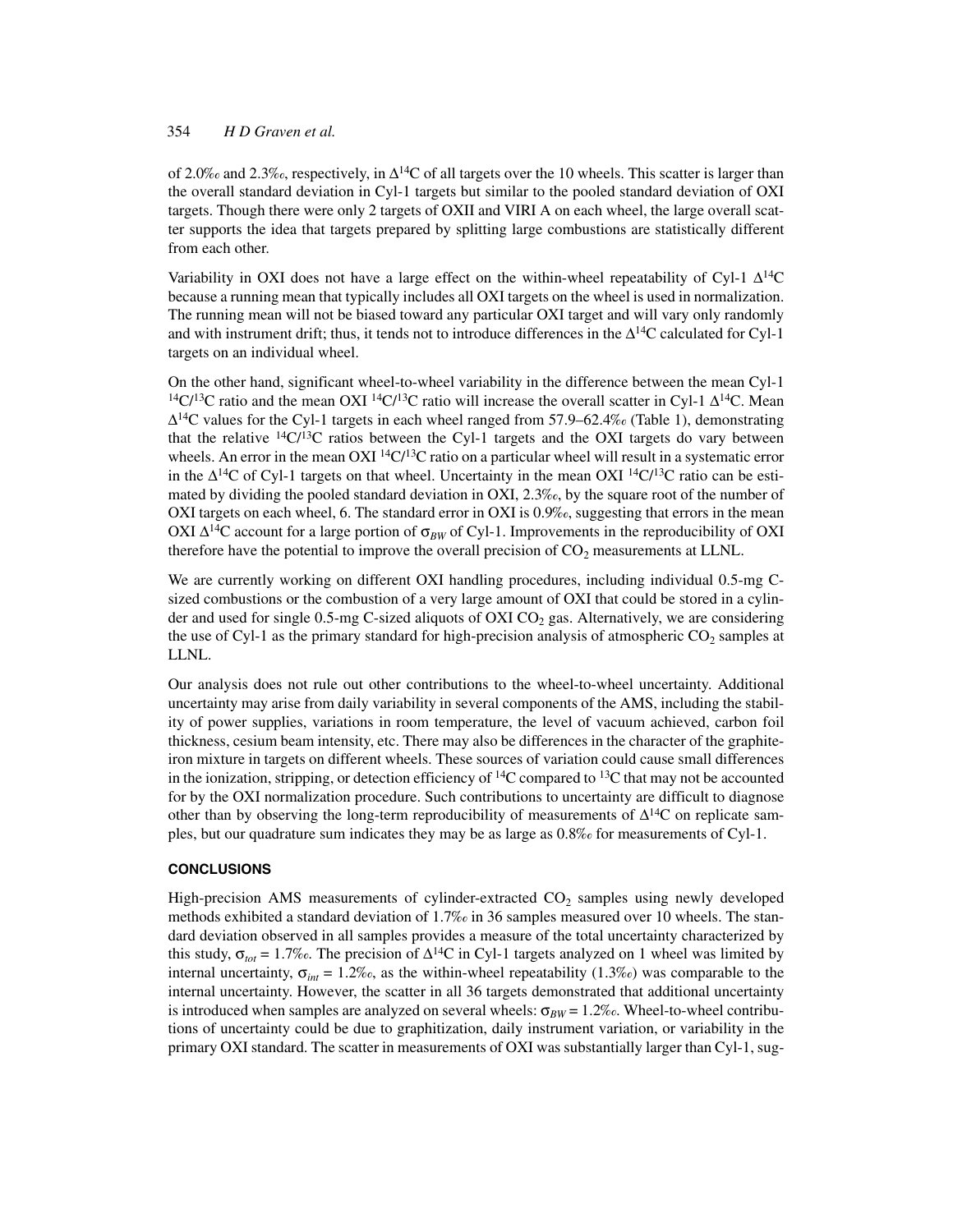gesting improved sample handling of OXI could improve the total precision possible. This study indicates that the AMS facility at LLNL is currently capable of achieving precision better than  $2\%$ in atmospheric  $CO<sub>2</sub>$  samples.

#### **FUTURE WORK**

To eliminate the effect of OXI sample handling on the estimate of  $\sigma_{tot}$  in the cylinder extraction targets, we plan to conduct experiments using a second reference air cylinder, Cyl-2. Measuring Cyl-2 targets will allow us to normalize  ${}^{14}C/{}^{13}C$  ratios in the Cyl-1 targets with another CO<sub>2</sub> reference material that undergoes the same sample handling procedures.

As the LLNL AMS system measures only  ${}^{14}C^{4+}$  and  ${}^{13}C^{4+}$  ions, we are currently unable to detect any target-to-target differences in fractionation that may occur in the ion source as the targets are sputtered, or any target-to-target differences in electron stripping efficiency inside the accelerator. The detection of  ${}^{12}C$ – will be implemented in the low-energy section of the AMS in the near future, and implementation of  ${}^{12}C^{4+}$  detection in the high-energy section is possible in the next few years. Measurement of all 3 carbon isotopes will allow correction of fractionation inside the instrument, further improving the detection capabilities at LLNL.

# **ACKNOWLEDGMENTS**

This work was supported by the University of California Office of the President, the LLNL Laboratory Directed Research and Development Program (06-ERD-031), the US Department of Energy, and a NASA Earth Systems Science Graduate Research Fellowship. We thank Tom Brown for advice and discussion, Alane Bollenbacher for performing the stable isotope analyses, Paula Zermeño and Dorothy Kurdyla for assisting with graphitization, Adam Cox for preparing the air cylinders, and 2 anonymous reviewers for improving the manuscript. A portion of this work including  $14C$  analyses were performed under the auspices of the US Department of Energy by the University of California Lawrence Livermore National Laboratory (contract W-7405-Eng-48).

#### **REFERENCES**

- Bronk Ramsey C, Higham T, Leach P. 2004. Towards high-precision AMS: progress and limitations. *Radiocarbon* 46(1):17–24.
- Davis JC. 1989. The LLNL multi-user tandem laboratory. *Nuclear Instruments and Methods in Physics Research B* 40–41(2):705–8.
- Davis JC, Proctor ID, Southon JR, Caffee MW, Heikkinen DW, Roberts ML, Moore TL, Turteltaub KW, Nelson DE, Loyd DH, Vogel JS. 1990. LLNL/UC AMS facility and research program. *Nuclear Instruments & Methods in Physics Research B* 52(3–4):269– 72.
- Ellison SLR, Rosslein M, Williams A, editors. 2000. Quantifying uncertainty in analytical measurement [WWW document]. Eurachem/CITAC Guide, CG 4. QUAM:2000.P1. 2nd edition. London: Eurachem Laboratory of the Government Chemist. Available at http://www.eurachem.org/guides/QUAM2000-1.pdf.
- Fallon SJ, Guilderson TP, Brown TA. 2006. CAMS/ LLNL ion source efficiency revisited. *Nuclear Instruments and Methods in Physics Research B* 259(1): 106–10.
- Guenther PR, Bollenbacher AF, Keeling CD, Stewart EF, Wahlen M. 2001. Calibration methodology for the Scripps <sup>13</sup>C/<sup>12</sup>C and <sup>18</sup>O/<sup>16</sup>O stable isotope program, 1996–2000. 118 p. Available at http://cdiac.ornl.gov/ trends/co2/iso-sio/calmeth96-2000.pdf.
- Guilderson TP, Roark EB, Quay PD, Flood Page SR, Moy C. 2006. Seawater radiocarbon evolution in the Gulf of Alaska: 2002 observations. *Radiocarbon*  $48(1):1-15.$
- Levin I, Hesshaimer V. 2000. Radiocarbon—a unique tracer of global carbon cycle dynamics. *Radiocarbon* 42(1):69–80.
- Levin I, Kromer B. 2004. The tropospheric  ${}^{14}CO_2$  level in mid-latitudes of the Northern Hemisphere (1959– 2003). *Radiocarbon* 46(3):1261–72.
- Levin I, Kromer B, Schoch-Fischer H, Bruns M, Münnich M, Berdau B, Vogel JC, Münnich KO. 1985. 25 years of tropospheric 14C observations in Central Europe. *Radiocarbon* 27(1):1–19.
- Manning MR, Lowe DC, Melhuish WH, Sparks RJ, Wallace G, Brenninkmeijer CAM, McGill RC. 1990. The use of radiocarbon measurements in atmospheric stud-